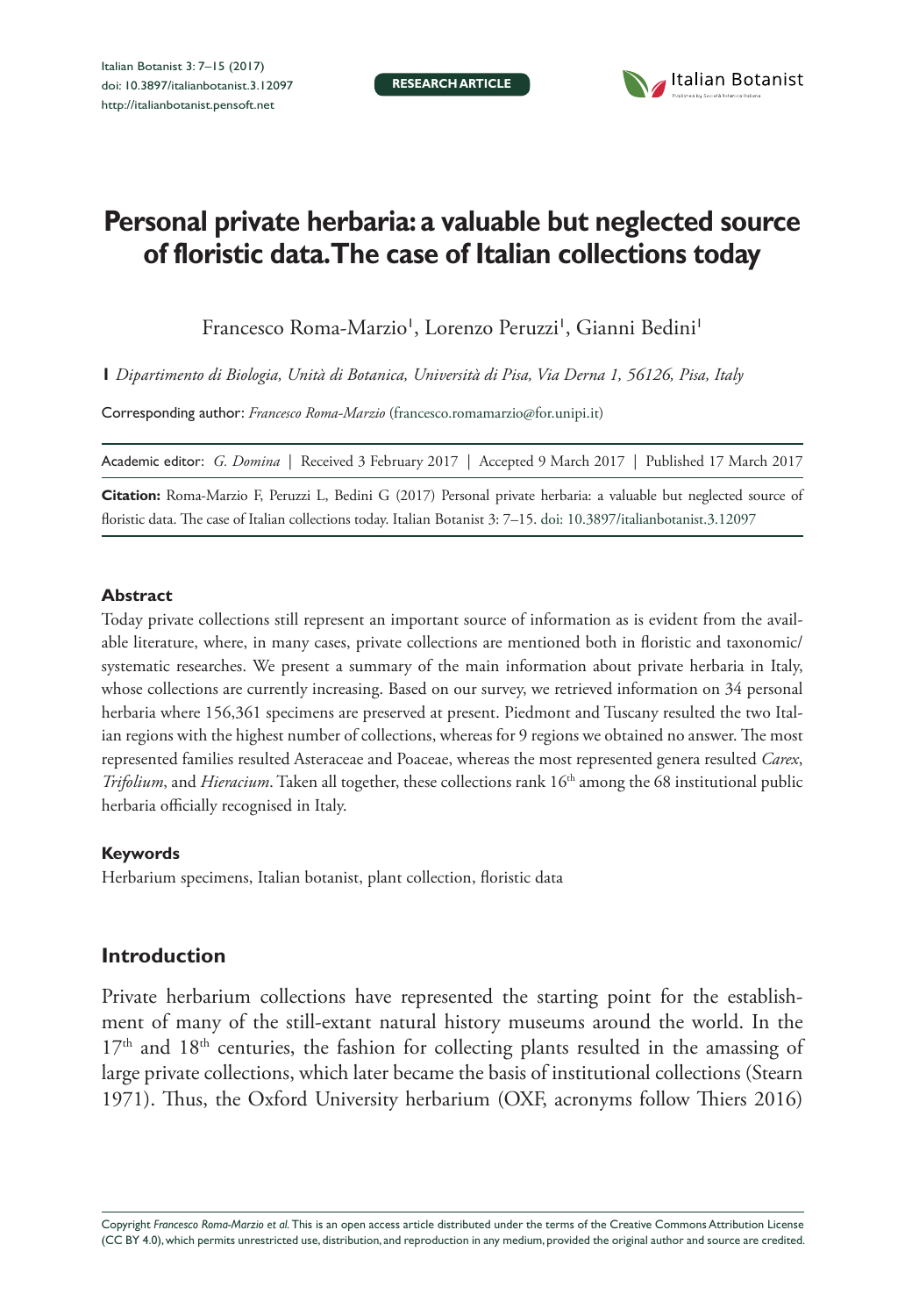was largely formed from the private herbaria of Jacob Bobart the Younger (1641–1719), William Sherard (1658–1728), Henry Barron Fielding (1805–1851) and George Claridge Druce (1850–1932) (Clokie 1964, Stearn 1971). The Natural History Museum of London (BM) owes its foundation to the tireless activity of Sir Hans Sloane (1660– 1753) and Sir Joseph Banks (1743–1820), whose houses quickly become too full to accommodate their collections (Beer 1953, Stearn 1971). Likewise, the herbarium of the Royal Botanic Gardens, Kew (K) started to develop from the private herbaria of Sir William Jackson Hooker (1785–1865), George Bentham (1800–1884), and William Arnold Bromfield (1801–1851) (Stearn 1971). In Italy, there are 68 institutional public herbaria (Taffetani 2012), many of them hosting significant collections donated by private collectors. These collections represent an important part of preserved plant specimens. The herbarium of the University of Florence (FI), currently preserving more than five million samples, hosts the private collection of its founder, Filippo Parlatore (1816–1877), composed by about 300,000 specimens (Cuccuini 2009), as well as other private collections. Among these, one of the most important is the herbarium of Philip Barker Webb (1793–1854) (FI-W), counting about 250,000 specimens, and purchased in the 1855, by the then curator Filippo Parlatore (Moggi 1993, Nepi 2009). The herbarium of the University of Pisa (PI) hosts nine main private collections, donated to or purchased by the university and detached from the general collection (Amadei et al. 2007, 2012). Among these collections, noteworthy are the herbarium of Pietro Pellegrini (1867–1957), composed by 22,000 specimens, mainly from the Apuan Alps (Garbari and Del Carratore 1993); the herbarium of Teodoro Caruel (1830–1898), counting about 14,500 samples representing a valuable document related to his "*Prodromo della Flora Toscana*" (Caruel 1860); and the herbarium of Michele Guadagno (1878–1930) with gatherings mainly from southern Italy.

Private collections are preserved also in other Italian public institutions like civic museums or schools. To name but a few examples, the herbarium of Giovanni Montini (1802–1854) is preserved in the Civic Museum of Bassano del Grappa (Lasen and Busnardo 1993); the herbarium of Pietro Zangheri (1889–1983) is currently preserved in a specific section of the Civic Museum of Natural History of Verona (VER) (Viciani 2011); and the three herbaria of Erminio Ferrarini (1919–2002), overall composed by 8655 samples, are now preserved in the high school "Guglielmo Marconi" of Carrara (Tuscany), the natural history museum of the Lunigiana (Aulla, Tuscany) and in FI (Maccioni et al. 2008).

Today, private collections still represent an important source of information. This is evident from the available literature where, in many cases, private collections are mentioned both in floristic (e.g. Bartolucci and Peruzzi 2007, Anzalone et al. 2010, Selvi 2010, Peruzzi et al. 2011, 2016, Roma-Marzio et al. 2016, Ardenghi and Polani 2016) and taxonomic / systematic researches (e.g. Brilli-Cattarini and Gubellini 1986, Iamonico 2015, Peccenini and Polatschek 2016).

In this paper, we make a first attempt to summarize the main information about private herbaria currently preserved in Italy.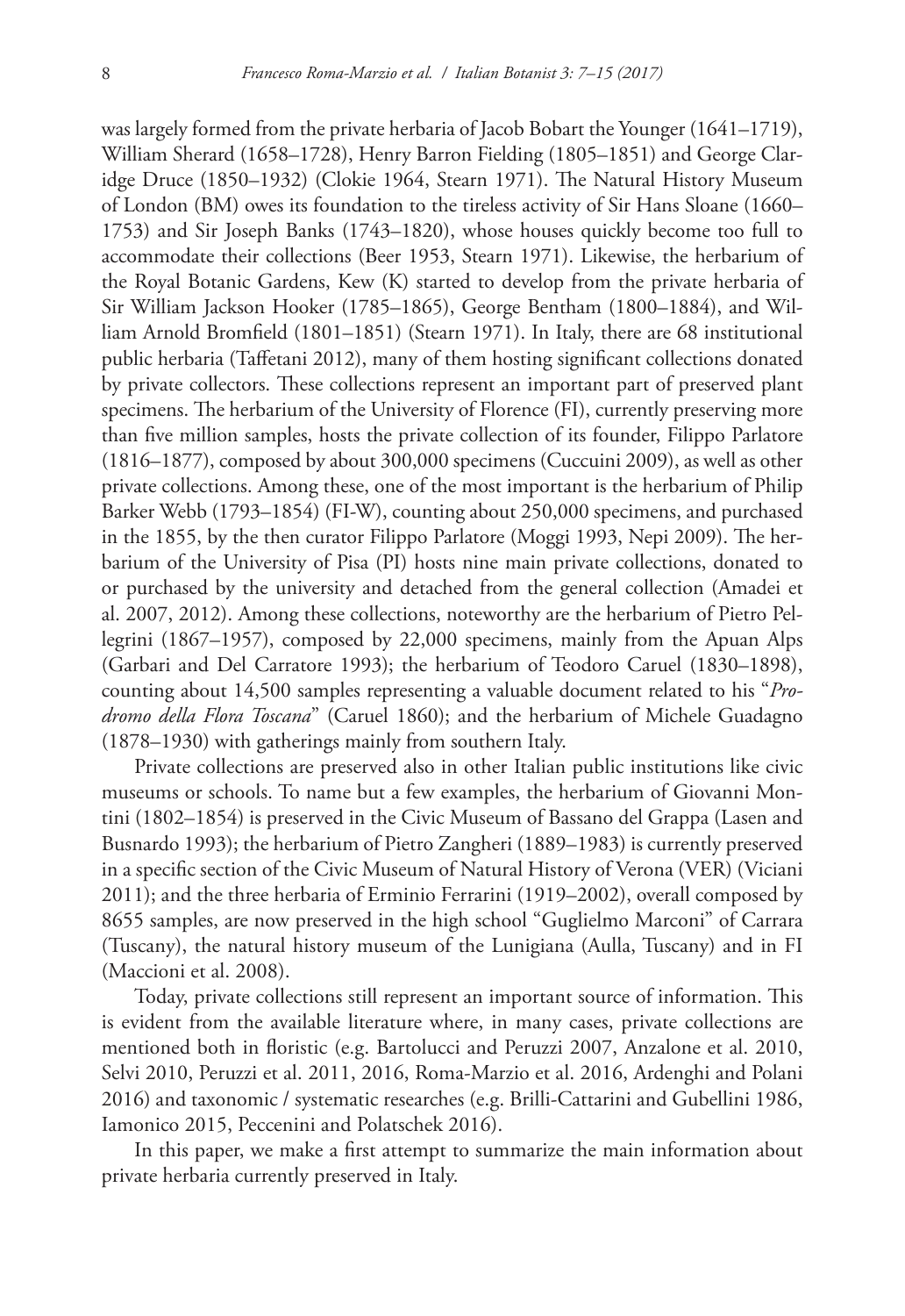We defined as private herbarium a collection of dried vascular plants, continuously increased with new gatherings, and independently managed by a private collector, without support from any public or private research institution. We excluded the institutional herbaria listed in the *Index Herbariorum* (Thiers 2016), and all the herbaria maintained in the public bodies such as educational institutions, regional and national parks, libraries and public archives.

In order to obtain data from Italian private collections of plants, we prepared an on-line questionnaire based on a Google module. The questionnaire included 17 questions (15 with a free-text answer and 2 with a multiple-choice answer), focused on the herbarium name, its owner, the starting date of collection and the number and the main geographic origin of specimens, the address where the herbarium is preserved, the kind of management (including pest control), and other questions about the dissemination of data in the past, and the availability of the owner to share the data (Table 1).

In order to disseminate our initiative we used the mailing list of the working group for floristics, systematics and evolution of the Italian Botanical Society (*Gruppo per la Floristica, Sistematica ed Evoluzione*). In addition we used the most common social networks (e.g. Facebook) and the Acta Plantarum forum ([http://www.actaplantarum.](http://www.actaplantarum.org/) [org/\)](http://www.actaplantarum.org/), an Italian website focused on national floristic information; in some cases we also sent e-mail messages to personal addresses.

## **Results**

Based on our survey, we checked 34 personal herbaria, where 156,361 specimens are currently preserved. A list of personal herbaria, and relative informations, can be freely accessed at [https://goo.gl/eJA0Ga.](https://goo.gl/eJA0Ga) This online checklist will be continuously updated in case that other collectors will send us information about their collections.

The richest herbarium, with 20,000 estimated samples, resulted the *Herbarium Antonietti* (Piedmont) followed by *Herbarium Soldano* (Piedmont, 18,100 samples) and *Herbarium Branchetti* (Emilia-Romagna, 13,000 samples). On the other hand, the herbarium with the lower number of samples resulted the *Herbarium Caetani* with 38 specimens (Table 2). The oldest herbarium is the *Herb. Hölzl Norbert* started in 1960 and preserved in Andriano (Bolzano), followed by the *Erbario Soldano* started in 1973, whereas the most recent are *Erbario Pascale* and *Herbarium Caetani* started in 2014.

Concerning the geographic location of the herbaria (Figure 1), Piedmont and Tuscany resulted the two Italian regions with the highest number (8 herbaria each), whereas we obtained no answer from nine regions (Veneto, Friuli Venezia Giulia, Marche, Umbria, Lazio, Abruzzo, Molise, Puglia, and Basilicata). Concerning the regions where most of the specimens were collected, these correspond to the regions where each herbarium is preserved.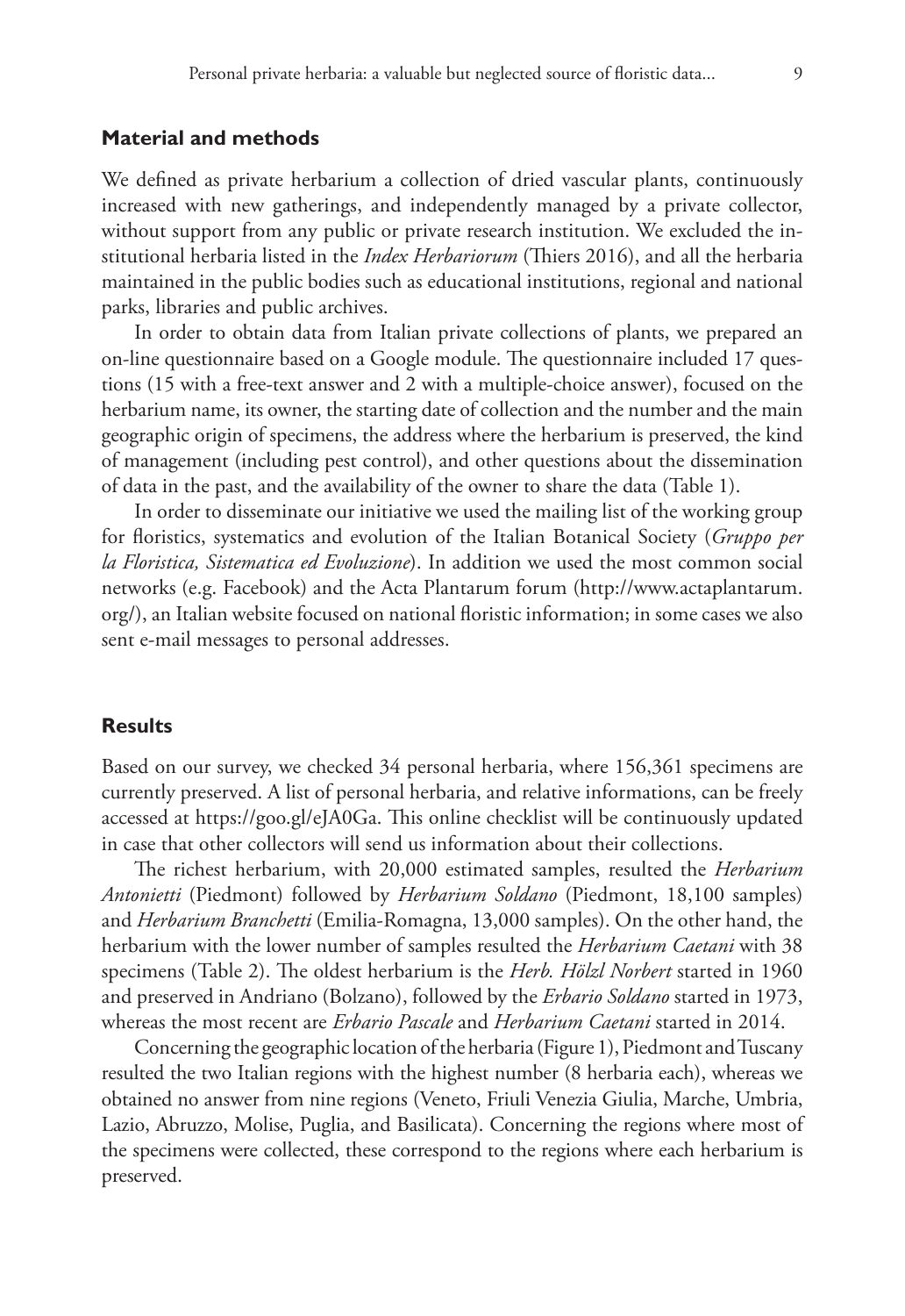| <b>Ouestion</b>                                                                                  | Type of answer |
|--------------------------------------------------------------------------------------------------|----------------|
| Name of the herbarium                                                                            | free           |
| Owner and email                                                                                  | free           |
| City where the herbarium is preserved                                                            | free           |
| Number of preserved samples (add * for estimated number)                                         | free           |
| Are the specimens organized in a database? In case of positive answer,<br>what kind of database? | free           |
| Are you willing to share your data in a free and online database?                                | yes/no         |
| Are photo/scan of the specimens available?                                                       | yes/no         |
| Starting date of the collection                                                                  | free           |
| Number of taxa (add * for estimated number)                                                      | free           |
| Most represented family (and %)                                                                  | free           |
| Most represented genus (and %)                                                                   | free           |
| Main country where the samples were collected (and %)                                            | free           |
| Main Italian region where the samples were collected (and%)                                      | free           |
| Type of organization of the collection (e.g. alphabetical order of genera)                       | free           |
| Has the herbarium some pests? How it is serious?                                                 | free           |
| Are the samples subjected to a pest control? What kind?                                          | free           |
| Was the herbarium mentioned in some scientific publications? Could you cite some?                | free           |





Figure 1. Distribution of the 34 surveyed Italian private herbaria.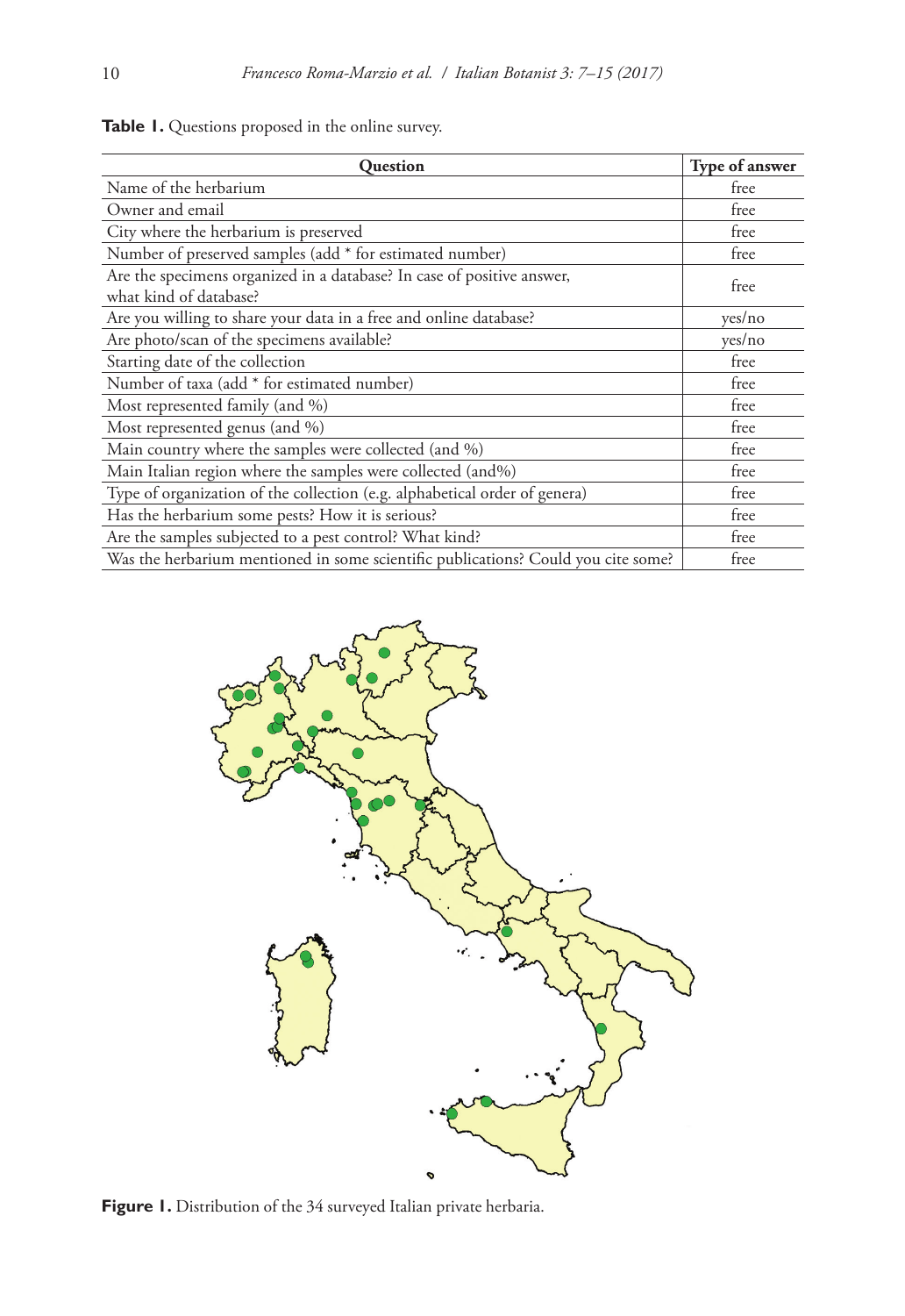|        |  | <b>Table 2.</b> Names and number of specimens preserved in the 34 Italian private herbaria resulted by present |  |  |  |  |  |
|--------|--|----------------------------------------------------------------------------------------------------------------|--|--|--|--|--|
| studv. |  |                                                                                                                |  |  |  |  |  |

| Herbarium name as provided by owners           | N° of samples |
|------------------------------------------------|---------------|
| Herb. Antonietti                               | 20,000        |
| Erbario Soldano                                | 18,100        |
| Erbario Branchetti                             | 13,000        |
| Erbario Enzo Bona                              | 13,000        |
| Herb. Hölzl Norbert                            | 12,300        |
| Herb. Ardingo e Franco Picco                   | 8,000         |
| Herbarium A. Ruggero                           | 5,000         |
| Herb. Domina                                   | 5,000         |
| Herb. Dellavedova Roberto                      | 5,000         |
| Herbarium Meridianum-Collezione Maiorca-Caprio | 4,740         |
| Erbario Merli                                  | 4,000         |
| Herb. Calvia                                   | 4,000         |
| Herb. Nicola Ardenghi                          | 4,000         |
| Herb. Selvi                                    | 3,600         |
| Herb. Croce                                    | 3,500         |
| Erbario di Stefano Atzori                      | 3,500         |
| Herb. Cecchi                                   | 3,273         |
| Herb. M. Bovio                                 | 3,116         |
| Herb. Franco Giordana                          | 3,027         |
| Herbarium Varalda                              | 3,000         |
| Erbario Morelli                                | 2,500         |
| Herbarium Marco La Rosa                        | 2,085         |
| Herbario Gonnelli                              | 2,000         |
| Herbarium Braydense                            | 1,947         |
| HB. G.Pellegrino                               | 1,397         |
| HbGanz                                         | 1,300         |
| Herb. Gianguzzi-Palermo                        | 1,200         |
| Herb. Giuseppe Cataldi                         | 1,123         |
| Herb. Tognon                                   | 1,000         |
| Herb. Orsenigo                                 | 1,000         |
| Erbario Trapanese                              | 800           |
| Herb. Roma-Marzio                              | 600           |
| Erbario Pascale                                | 315           |
| Herbarium Caetani                              | 38            |

The most represented families resulted Asteraceae (in 24 herbaria) and Poaceae (8 herbaria), whereas the most represented genera resulted *Carex* and *Trifolium* (in 4 herbaria respectively), followed by *Hieracium* (in 3 herbaria).

Regarding the availability to share their own data in a free and online database, 24 collectors (71%) have agreed to this proposal whereas, concerning citations of herbaria in a scientific paper, 29 herbaria (85%) were cited at least once.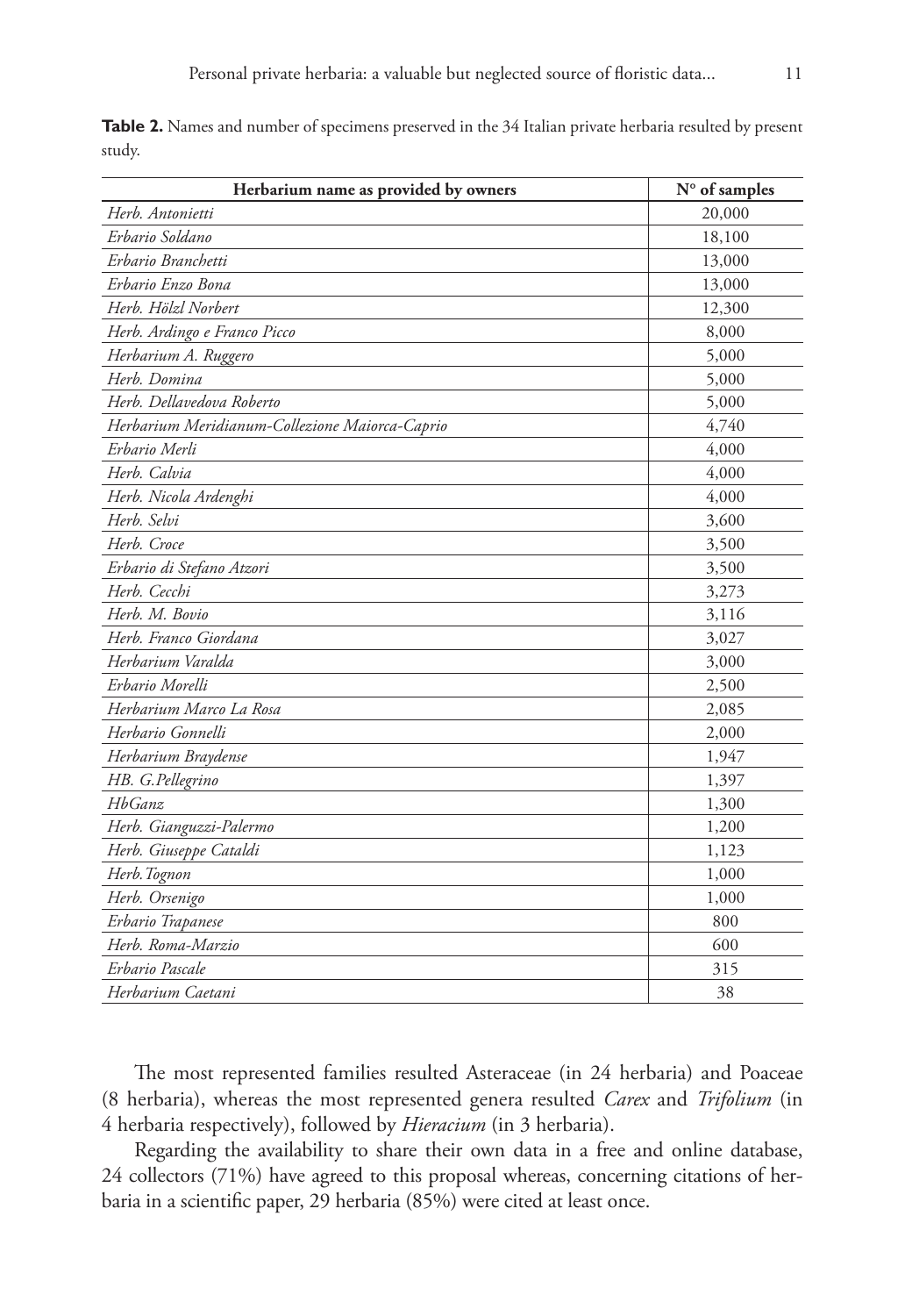Almost all herbaria (93%) have an associated database (41% in Excel, 37% in MS-Access, 7% in FileMaker and 7 % in MS Word, 4% in SQL-compliant DBMS and 4% in other systems); for 13 herbaria (38%) digital photos or scans of the specimens are available. As regards the arrangement of the collection, 16 (47%) collectors are adopting an alphabetical order, 10 (29%) follow Pignatti (1982), 3 other floras (1 Baroni 1907, 1 Fiori 1923–1929, and 1 Tutin et al. 1964–1980), 2 collectors (6%) adopted a geographic criterion, and 3 collectors (9%) did not report any criteria of ordination.

Pest problems afflicted 22 herbaria (65%) of which 13 (59%) show negligible, 9 (41%) intermediate, and none serious problems. About the solution adopted by collectors to prevent/control pests, 50% use freezing methods, 29% use chemical products (mainly para-dichlorobenzene and camphor), 6% a combination of freezing and chemical products and 5% do not adopt any pest control.

A cross-examination of these two questions (entity of the pest and adopted solution) revealed that private herbarium without treatment are always hit by medium (60%) to low (40%) pest problems. On the other hand, chemical treatment resulted slightly more efficient than freezing, whereas herbaria treated both with freezing and chemical treatment have no (65%) or only low (< 35%) pest problems (Figure 2).



**Figure 2.** Stacked bar chart showing the relationship between the degree of pest problem and the treatments to prevent it in the Italian private herbaria.

## **Conclusions**

Based on our investigation, about 156,000 specimens are currently preserved in Italian personal herbaria, making this "virtual" herbarium, taken all together, rank 16<sup>th</sup> among the 68 institutional public herbaria. A very preliminary bibliographic survey revealed that some private herbaria were recently cited in scientific papers (e.g. Anzalone et al. 2010, Iamonico 2015), although the owners did not answer to our survey. For this reason we infer that the real number of specimens preserved in the private collections in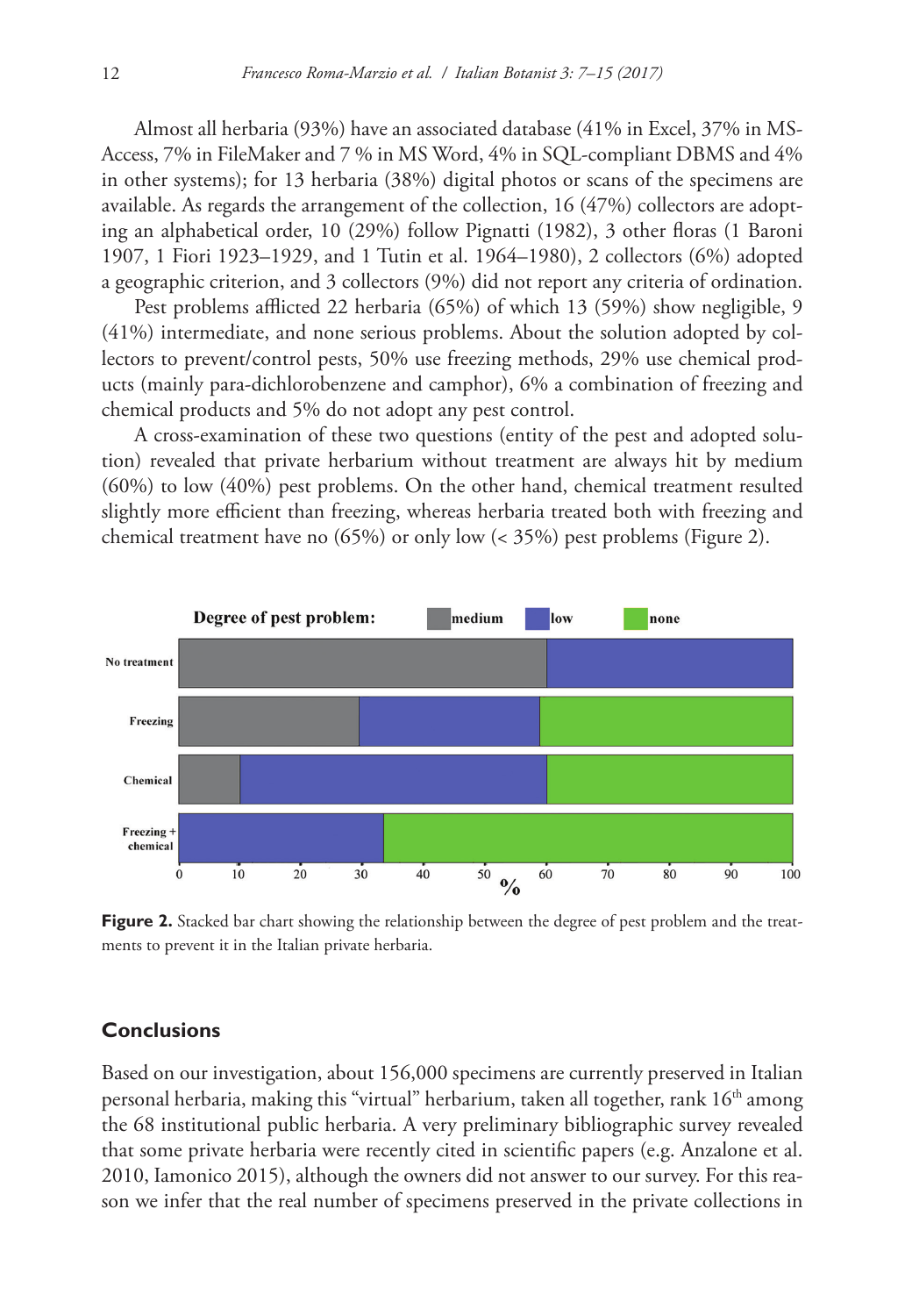Italy could reach 200,000 or more. For the same reason, the putative absence of private herbaria in central Italy resulting from our investigation could be an underestimation.

We hope that our survey can represent the starting point to re-evaluate the role and the importance of private plant collections, where a remarkable amount of valuable floristic data is currently preserved.

#### **Acknowledgements**

All the following owners of private Italian herbaria who answered to the on-line survey are gratefully acknowledged: Michele Aleo, Aldo Antonietti, Nicola M.G. Ardenghi, Stefano Atzori, Enzo Bona, Maurizio Bovio, Romans Caetani, Giacomo Calvia, Giuseppe Cataldi, Lorenzo Cecchi, Antonio Croce, Roberto Della Vedova, Gianniantonio Domina, Franco Eugenio Rota, Claudia Ganz, Lorenzo Gianguzzi, Franco Giordana, Vincenzo Gonnelli, Norbert Hölzl, Marco La Rosa, Giovanni Maiorca, Marco Merli, Viliam Morelli, Simone Orsenigo, Marziano Pascale, Giorgio Pellegrino, Franco Picco, Alessandro Ruggero, Federico Selvi, Adriano Soldano, Gianni Tognon, Piero Giuseppe Varalda.

### **References**

- Amadei L, Bedini G, Garbari F, Pistolesi G (2007) Erbari. Conservare piante attraverso i secoli. Grafiche Cappelli, Sesto Fiorentino, Firenze, 80 pp.
- Amadei L, Bedini G, Cocchi L, Maccioni S, Peruzzi L, Vangelisti R (2013) Herbarium Horti Botanici Pisani: its present role in scientific research at regional, national and international level. Atti della Società Toscana di Scienze Naturali, Memorie, serie B 119(2012): 119–122.
- Anzalone B, Iberite M, Lattanzi E (2010) La flora vascolare del Lazio. Informatore Botanico Italiano 42(1): 187–317.
- Ardenghi NMG, Polani F (2016) La Flora della provincia di Pavia (Lombardia, Italia settentrionale). 1. L'Oltrepò Pavese. Natural History Sciences 3(2): 51−79. [https://doi.org/10.4081/](https://doi.org/10.4081/nhs.2016.269) [nhs.2016.269](https://doi.org/10.4081/nhs.2016.269)

Baroni E (1907) Guida Botanica. Rocca San Casciano, 574 pp.

- Bartolucci F, Peruzzi L (2007) Distribuzione del genere *Gagea* Salisb. (Liliaceae) nell'Appennino centro-settentrionale. Biogeographia, nuova serie 28: 205–238. [https://doi.org/10.21426/](https://doi.org/10.21426/b6110012) [b6110012](https://doi.org/10.21426/b6110012)
- Beer de GH (1953) Sir Hans Sloane. The British Museum Quarterly 18(1): 2–4. [https://doi.](https://doi.org/10.2307/4422405) [org/10.2307/4422405](https://doi.org/10.2307/4422405)
- Brilli-Cattarini AJB, Gubellini L (1986) Una nuova specie di *Cardamine* (Cruciferae) della Penisola Italiana e Sicilia. Webbia 39(2): 397–407. [https://doi.org/10.1080/00837792.1](https://doi.org/10.1080/00837792.1986.10670379) [986.10670379](https://doi.org/10.1080/00837792.1986.10670379)
- Caruel T (1860) Prodromo della flora Toscana. Firenze, 767 pp.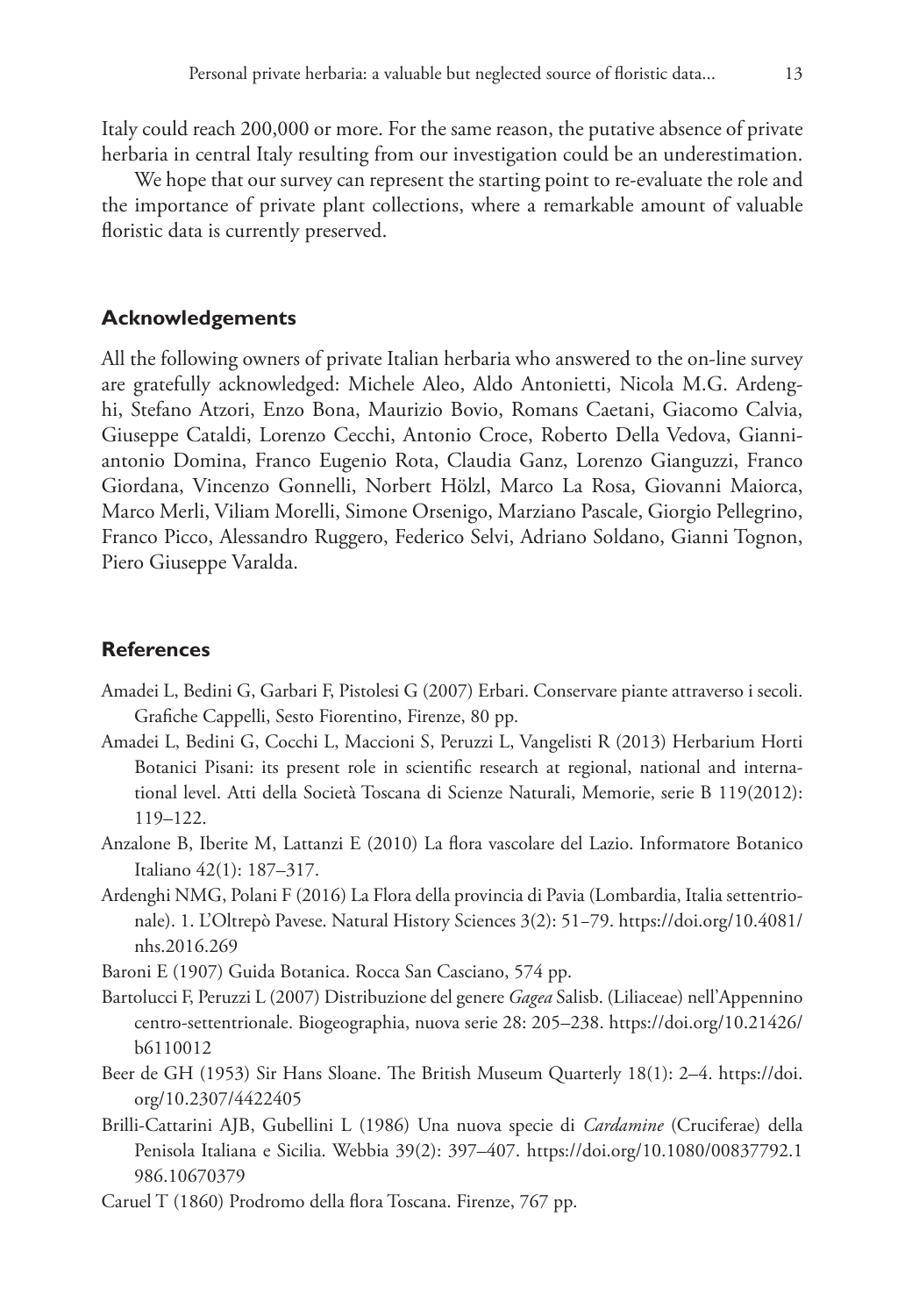- Clokie HN (1964) An account of the herbaria of the Department of Botany in the University of Oxford. London, Oxford University Press, 280 pp.
- Cuccuini P (2009) L'Erbario Centrale Italiano (E.C.I) o Herbarium Centrale Italicum (H.C.I). In: Raffaelli M (Ed.) Il Museo di Storia Naturale dell'Università di Firenze-Le collezioni botaniche. Firenze University Press, 165–198.
- Fiori A (1923–1929) Nuova flora analitica d'Italia, 2 Voll., Tipografia M. Ricci, Firenze.
- Garbari F, Del Carratore F (1993) The flora of the Apuan Alps and the Herbarium of Pietro Pellegrini at Pisa. Webbia 48: 421–429.
- Iamonico D (2015) Taxonomic revision of the genus *Amaranthus* (Amaranthaceae) in Italy. Phytotaxa 199(1): 1–84. <https://doi.org/10.11646/phytotaxa.199.1.1>
- Lasen C, Busnardo G (1993) L'Erbario Montini (Bassano del Grappa) ed il suo contributo alia Flora Triveneta. Webbia, 48: 387–396.
- Moggi G (1993) Botanical collections in Florence from their origin to the present day. Webbia 48: 35–60.
- Maccioni S, Baldini R, Amadei L, Bedini G (2009) Erminio Ferrarini (1919–2002) e i suoi erbari di Carrara, Aulla e villa di Comano. Atti della Società Toscana di Scienze Naturali, Memorie, serie B 115 (2008): 69–76.
- Nepi C (2009) L'Erbario Webb. In: Raffaelli M (Ed.) Il Museo di Storia Naturale dell'Università di Firenze-Le collezioni botaniche. Firenze University Press, 103–116.
- Nepi C, Cuccuini P (1993) Collectors and collections in the «Herbarium Centrale Italicum» (Phanerogamic section). Webbia 48: 79–84.
- Peccenini S, Polatschek A (2016) The genus *Erysimum* (Brassicaceae) in Italy, part III: Key to the species and description of the new species *E. apenninum*, *E. etruscum*, *E. pignattii*. Annalen Naturhistorischen Museums Wien, B 118: 147–166.
- Pignatti S (1982) Flora d'Italia, 3 voll. Edagricole, Bologna.
- Peruzzi L, Barbo M, Bartolucci F, Bovio M, Carta A, Ciccarelli D, Conti F, Costalonga S, Di Pietro R, Galasso G, Gestri G, Lattanzi E, Lavezzo P, Marsili S, Peccenini S, Pierini B, Tardella FM, Terzo V, Turrisi RE, Bedini G (2011) Contributo alla conoscenza floristica delle Colline Pisane: resoconto dell'escursione del Gruppo di Floristica (S.B.I.) nel 2009. Informatore Botanico Italiano 43: 3–27.
- Peruzzi L, Viciani D, Angiolini C, Astuti G, Avanzi A, Baldanzi C, Benesperi R, Bonari G, Bonini I, D'Antraccoli M, Castellani B, Dell'Olmo L, Di Nuzzo L, Domina G, Ercolini P, Ferretti G, Fontana D, Gestri G, Gottschlich G, Grazzini A, Lastrucci L, Lazzaro L, Malfanti F, Marsiaj G, Piazzini S, Pierini B, Roma-Marzio F, Sani A, Selvi F, Vicenti C, Bedini G (2016) Contributi per una flora vascolare di Toscana. VII (357–439). Atti della Società Toscana di Scienze Naturali, Memorie, Serie B 122 (2015): 67–78.
- Roma-Marzio F, Bernardo L, Liguori P, Peruzzi L (2016) Vascular flora of Monte Sparviere (Southern Italy, Pollino Massif). Atti della Società Toscana di Scienze Naturali, Memorie, serie B 122 (2015): 73–88.
- Selvi F (2010) A critical checklist of the vascular flora of Tuscan Maremma (Grosseto province). Flora Mediterranea 20: 47–139.
- Stearn WT (1971) Sources of information about botanic gardens and herbaria. Biological Journal of Linnaean Society 3: 225–233. <https://doi.org/10.1111/j.1095-8312.1971.tb00184.x>